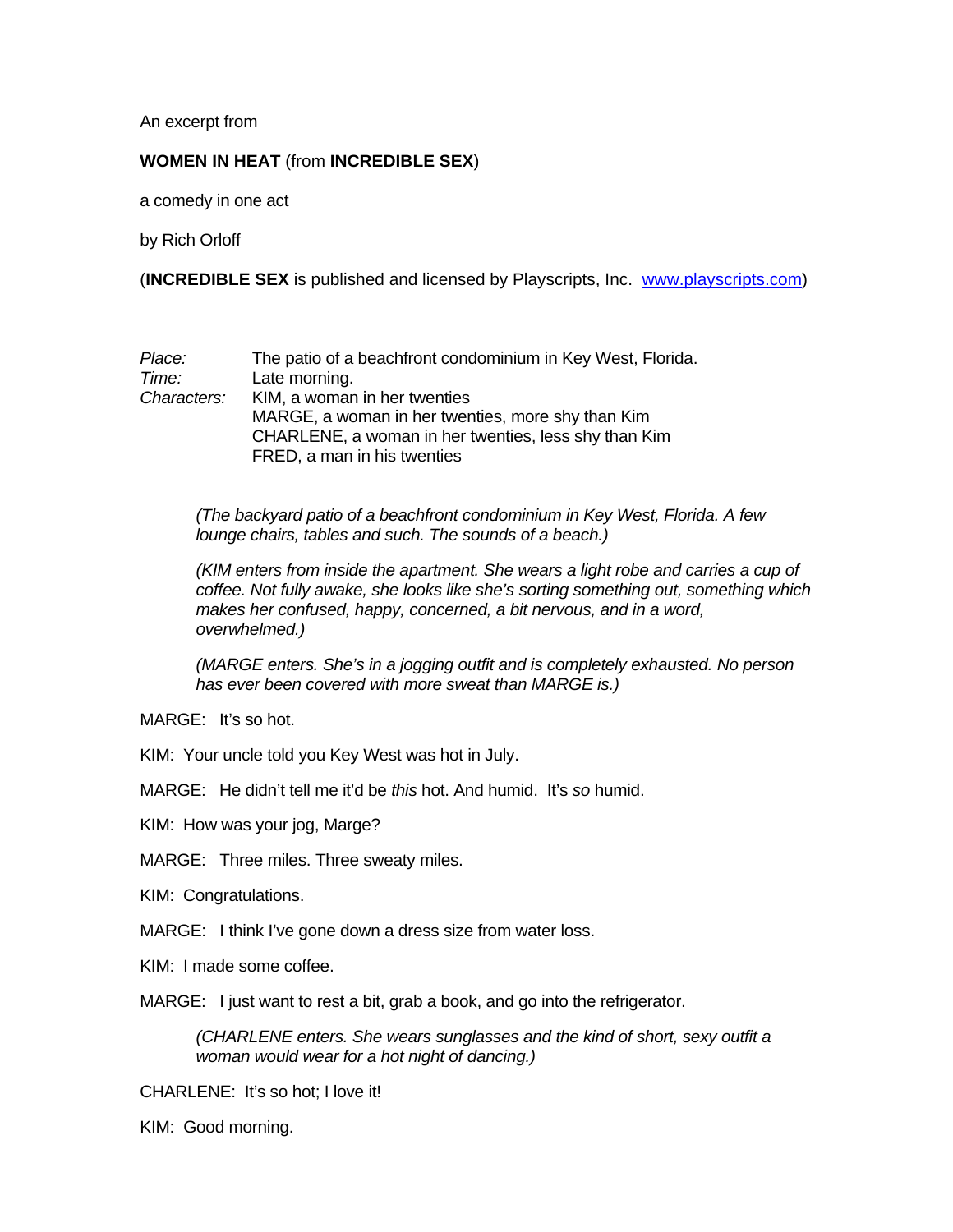MARGE: Are you just getting in?

CHARLENE: Mm-hmmmm.

KIM: Fun night?

CHARLENE: Mm-hmmmm.

KIM: Congratulations.

CHARLENE: Isn't this place great? I think Key West is God's way of balancing Dayton, Ohio.

MARGE: I don't think the Lord works like that.

CHARLENE: Too bad. He'd be more popular if he did.

MARGE: The Lord doesn't do things so we'll be happy.

CHARLENE: I know… He created parents.

KIM: Where were you all night?

CHARLENE: You remember that guy I was dancing with?

KIM: Uh-huh.

CHARLENE: Well, we both got so sweaty dancing that we decided the only way to cool off was with a moonlight swim.

MARGE: There was no moon out last night.

CHARLENE: There was when he took his shorts off.

KIM: You two went skinny-dipping?

CHARLENE: Uh-huh. And I tell you, between the surf and the waves and the stars and the breeze and the rum and his body—

KIM: Did you—

CHARLENE: Mm-hmmmm.

MARGE: In the water?

CHARLENE: Mm-hmmmm.

MARGE: Wasn't it salty?

CHARLENE: So's a margarita, and I never turn those down, either.

KIM: Couldn't wait till you got back on land, huh?

CHARLENE: I could, but apparently time *and tide* wait for no man.

MARGE: Charlene, do you ever think about what you do?

CHARLENE: Of course. That's why I drink.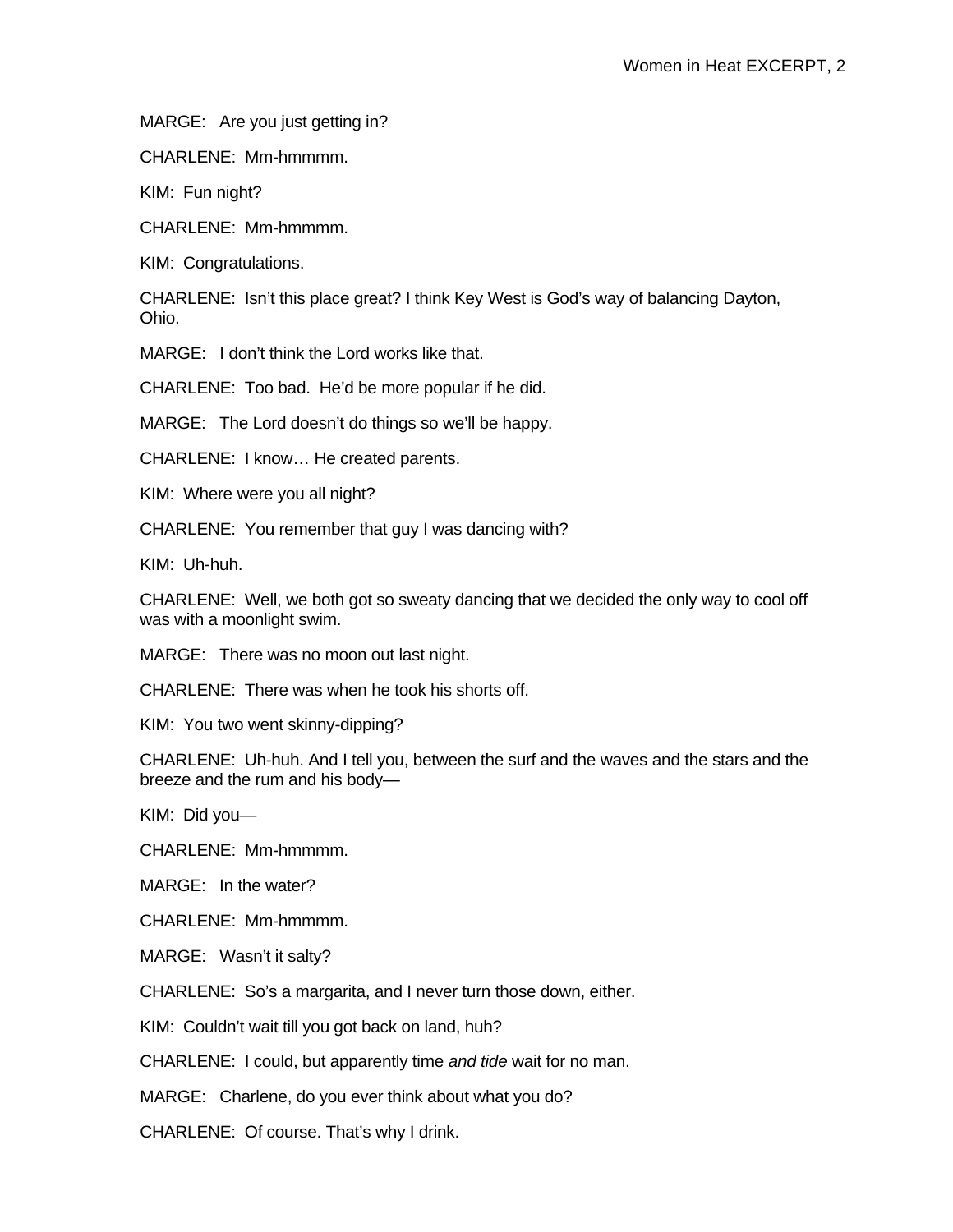MARGE: Do you ever wonder if you can *afford* to lose more brain cells?

CHARLENE: No, I've already lost the brain cells that worry about such things.

MARGE: I thought so.

KIM: Now girls—

CHARLENE: And how was *your* evening, Marge?

MARGE: I finished *Wuthering Heights*.

KIM: How was it?

MARGE: It was very insightful and moving.

CHARLENE: And how you plan to use this moving insight?

KIM: *Charlene*.

CHARLENE: Well, she's the first person who's ever come to Key West so she can catch up on her reading.

MARGE: I'm improving my mind. What are you improving?

CHARLENE: My stamina.

MARGE: Have you ever considered jogging?

CHARLENE: Have you ever considered loosening up?

KIM: Girls—

MARGE: You know, when Kim asked if you could come, I said fine, as long as she doesn't start getting on my case—

CHARLENE: I think you started getting on my case first—

KIM: Ladies—

MARGE: I'm just asking questions—

CHARLENE: No, you're judging—

MARGE: Well so are you—

KIM: Will you keep it down? I, I, I… I have company that's still asleep.

CHARLENE: There's someone in your bedroom?

KIM: Mmmmore or less.

CHARLENE: Is he cute?

KIM: More or less.

CHARLENE: Is he decent looking?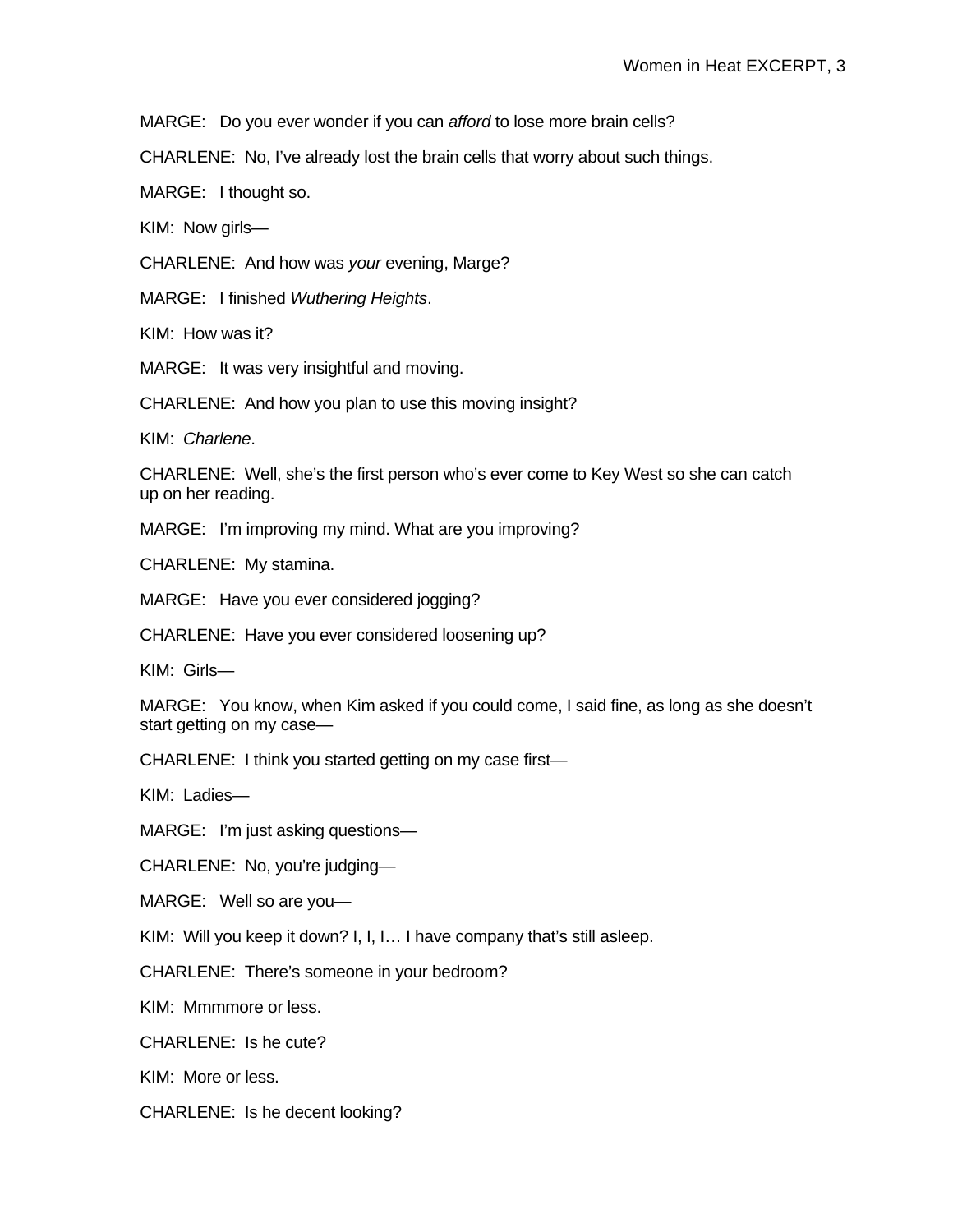```
KIM: More or less.
```
MARGE: Is he human?

KIM: More or less.

CHARLENE: An anatomically correct blow-up doll?

KIM: No.

MARGE: A woman?

KIM: No.

CHARLENE: Soooooo?

KIM: "He" has four legs.

CHARLENE: Don't tell me you had a goat; it's been done.

KIM: I…. I had a threesome last night.

*(Simultaneously:)* 

MARGE: You what?! CHARLENE: Right on!

MARGE: And they're still here?!

KIM: Yep.

MARGE: You brought two strangers into my uncle's condo?

KIM: Sorry.

CHARLENE: You agreed we could entertain men.

MARGE: I meant one at a time.

CHARLENE: I give Kim my proxy.

MARGE: You know, I'm responsi—

KIM: I'm sorry, Marge, I just—it just made the most sense at the time.

MARGE: But—

KIM: I knew I'd feel safer here.

MARGE: You really had sex with two guys?

KIM: Uh-huh.

MARGE: But that's not like you.

KIM: I know.

MARGE: You had two guys at the same time?